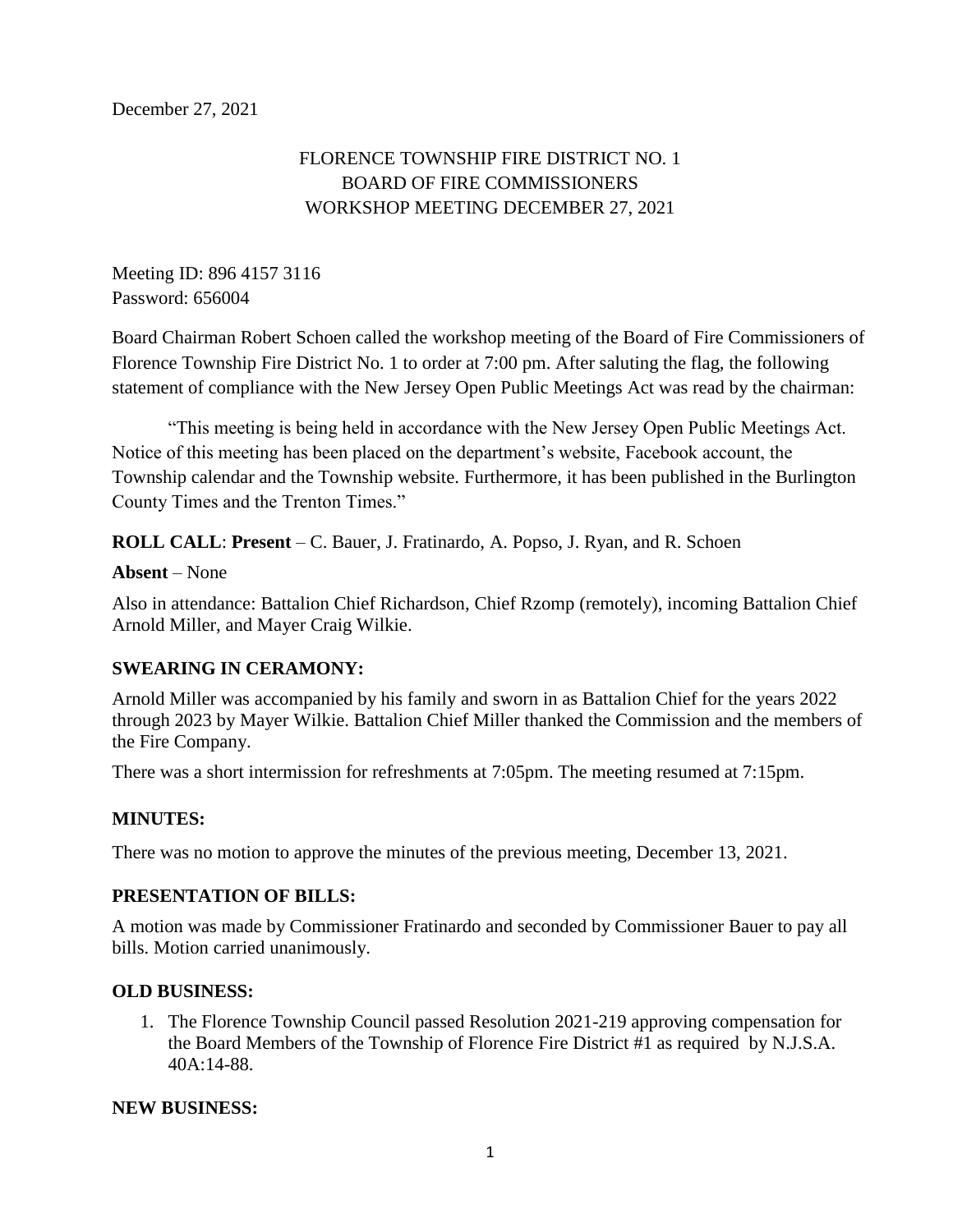### 1. **RESOLUTION 2021-43 FIRST RESPONDER JOINT INSURANCE FUND INDEMNITY AND TRUST RENEWAL AGREEMENT**

A motion was made by Commissioner Fratinardo, and seconded by Commissioner Bauer to adopt **RESOLUTION 2021-43 FIRST RESPONDER JOINT INSURANCE FUND INDEMNITY AND TRUST RENEWAL AGREEMENT.** Roll call: Commissioner Bauer – Yes; Commissioner Fratinardo – Yes; Commissioner Popso – Yes; Commissioner Ryan – Yes; Commissioner Schoen – Yes. Motion carried 5-0-0.

(Note: Internet connection was lost for a short period of time and Resolution 2021-43 was re-read and voted upon.)

### **2. RESOLUTION 2021-44 RESOLUTION SETTING DATES AND PLACES WHERE THE REGULAR AND WORKSHOP MEETINGS FOR THE FLORENCE TWP. FIRE DISTRICT NO. 1 SHALL BE HELD**

A motion was made by Commissioner Fratinardo, and seconded by Commissioner Bauer to adopt **RESOLUTION 2021-44 RESOLUTION SETTING DATES AND PLACES WHERE THE REGULAR AND WORKSHOP MEETINGS FOR THE FLORENCE TWP. FIRE DISTRICT NO. 1 SHALL BE HELD.** Roll call: Commissioner Bauer – Yes; Commissioner Fratinardo – Yes; Commissioner Popso – Yes; Commissioner Ryan – Yes; Commissioner Schoen – Yes. Motion carried 5-0-0.

## **MEETING OPEN TO THE PUBLIC:**

A motion was made by Commissioner Fratinardo, and seconded by Commissioner Bauer to open the meeting to the public. Motion carried unanimously.

Hearing none,

A motion was made by Commissioner Bauer, and seconded by Commissioner Fratinardo to close the meeting to the public. Motion carried unanimously.

## **CLOSED SESSION:**

## 1. **RESOLUTION 2021-45 EXCLUSION OF THE PUBLIC FROM MEETING**

A motion was made by Commissioner Fratinardo, and seconded by Commissioner Bauer to approve **RESOLUTION 2021-45 EXCLUSION OF THE PUBLIC FROM MEETING** to discuss Personnel and Contracts. Action may be taken after closed session. Roll call: Commissioner Bauer – Yes; Commissioner Fratinardo – Yes; Commissioner Popso – Yes; Commissioner Ryan – Yes; Commissioner Schoen – Yes. Motion carried 5-0-0.

7:23pm Closed session began. 8:52pm Closed session ended.

Commissioner Fratinardo made a motion to come out of closed session which was seconded by Commissioner Bauer. The motion carried unanimously.

### **ADJOURNMENT:**

A motion was made by Commissioner Bauer and seconded by Commissioner Fratinardo to adjourn the meeting. Motion carried unanimously.

The meeting adjourned at 8:53pm.